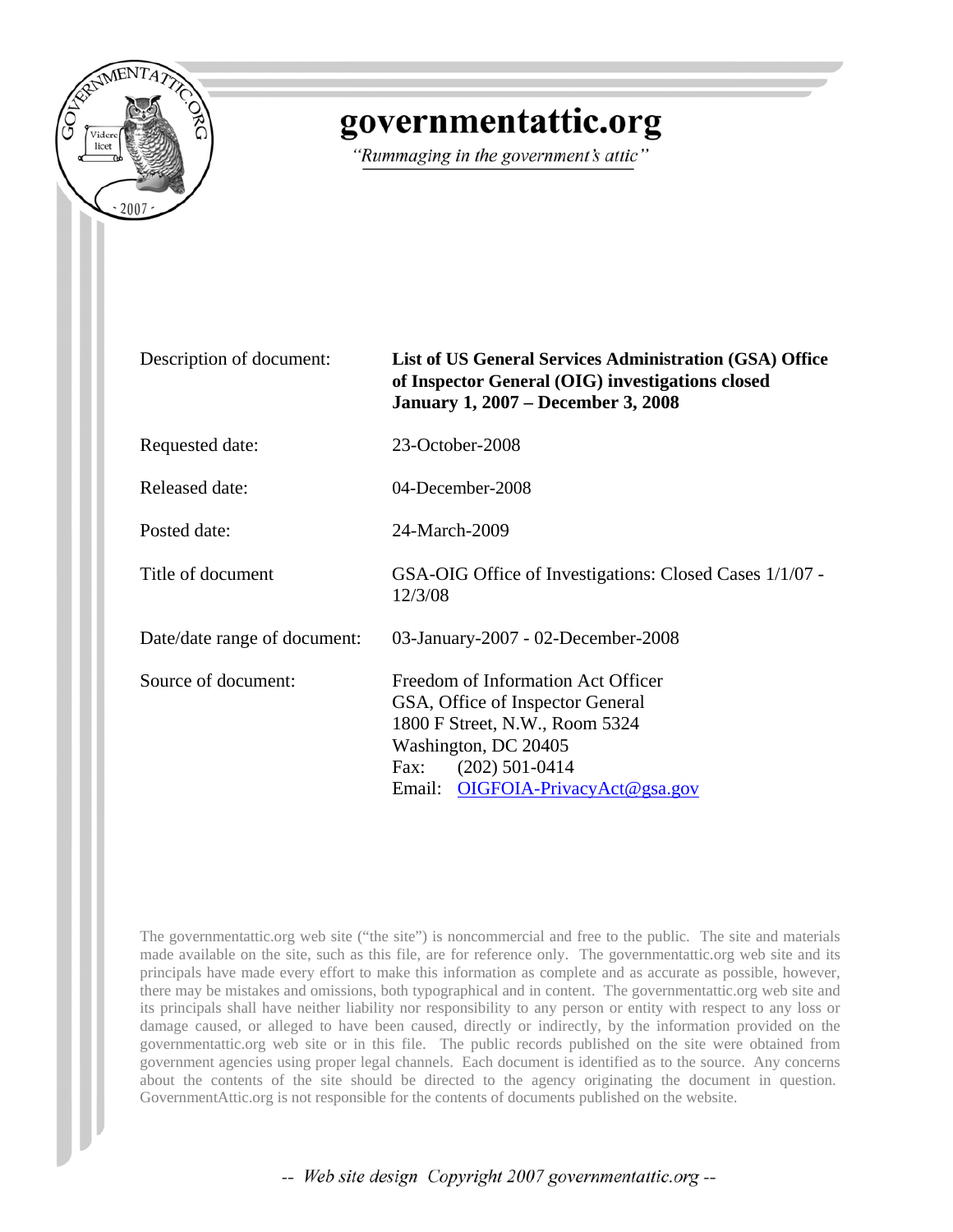

**DEC 0** ~ **<sup>2008</sup>**

## Re: Freedom of Information Act Request (OIG Tracking Number 09-05)

This is in response to your letter dated October 23, 2008, in which you requested "a printout from your database of all OIG investigations closed during the time period January I, 2007 to the present."

Enclosed please find a log responsive to your request, with certain information redacted. Most of the redacted information consists of the names of individuals who were subjects of investigations *(i.e.,* not corporations) and is being withheld under Exemption 7(C) of the FOIA, 5 U.S.c. §552(b)(7)(C). Release of this information could reasonably be expected to constitute an unwarranted invasion of the personal privacy of the persons mentioned in the records. The remainder of the redacted information consists of matters that are specifically exempt from disclosure by statute and is being withheld under Exemption 3 of the FOIA,  $5$  U.S.C.  $\S552(b)(3)$ .

You have the right to appeal for disclosure of any undisclosed information by writing to the Freedom of Information Act Officer, Office of the Inspector General, General Services Administration, Washington, D.C. 20405, within 120 days of your receipt of this letter. The appeal must be in writing and contain a statement of reasons for the appeal. Please enclose copies of your initial request and this response. The envelope and letter should be clearly marked as a "Freedom of Information Act Appeal."

Sincerely. *Wax fer* 

Richard P. Levi Deputy Counsel to the Inspector General (Acting) (FOIA Officer)

1800 F Street, NW, Washington, DC 20405-0002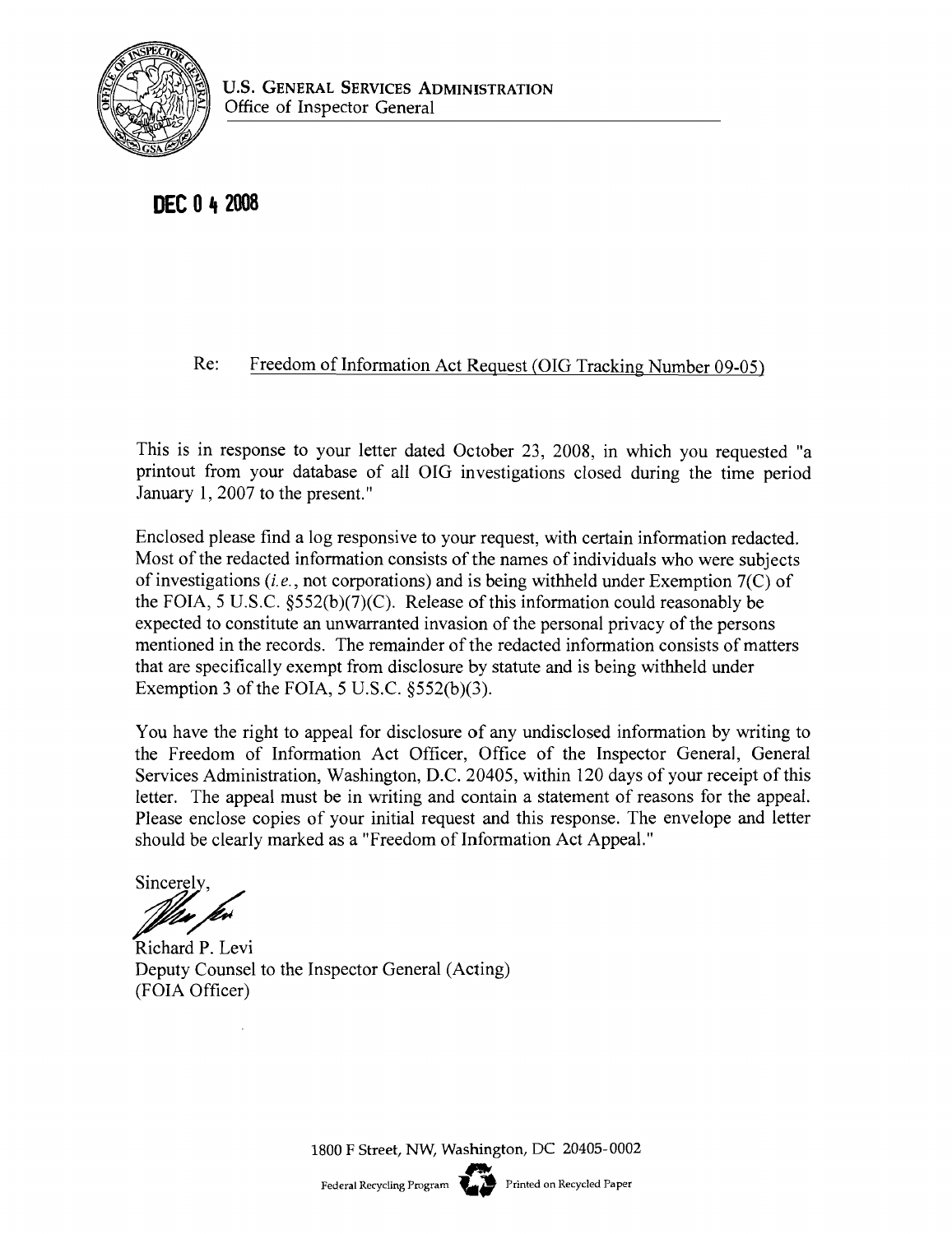| GSA-OIG Office of Investigations: Closed Cases 1/1/07 - 12/3/08 |  |
|-----------------------------------------------------------------|--|
|-----------------------------------------------------------------|--|

 $\mathcal{L}^{\text{max}}$ 

| <b>CASE#</b> | <b>TITLE</b>                                         | DATE_CLOSED |
|--------------|------------------------------------------------------|-------------|
| 1060111      | - DEBARMENT                                          | 1/3/07      |
| 1060224      | <b>IIF DATA SOLUTIONS -</b>                          | 1/4/07      |
| 1060144      | SUSPENSION:                                          | 1/5/07      |
| 1060185      | <b>GRATUITIES-</b><br><b>GSA PROPERTY MANAGER</b>    | 1/5/07      |
| 1020045      | SCIENCE APPLICATIONS INTERNATIONAL CORPORATION       | 1/8/07      |
| 1030089      | OFFICE DEPOT ET AL                                   | 1/8/07      |
| 1030134      | FRAUD EXXON 950 S CAPITOL ST SE WASH DC              | 1/8/07      |
| 1040182      | COMARK GOVERNMENT EDUCATION AND SALES, INC.          | 1/8/07      |
| 1060024      | GAS CARD FRAUD G10-37024                             | 1/8/07      |
| 1060078      | <b>GAS CARD FRAUD NOAA</b>                           | 1/8/07      |
| 1060223      | AUCTION OF WPA PAINTING - KANSAS CITY WATERFRONT     | 1/8/07      |
| 1060226      | AUCTION OF WPA FIGURINE - NIL'S HANSON FIGURINE      | 1/8/07      |
| 1030083      | DATALINE INCORPORATED                                | 1/9/07      |
| 1030094      | LVI INC. ASBESTOS REMOVAL PROJECT                    | 1/9/07      |
| 1040163      | <b>BALD INDUSTRIES: THEFT OF GOVERNMENT PROPERTY</b> | 1/9/07      |
| 1040199      | <b>FRAUDULENT USE PURCHASE CARD</b>                  | 1/9/07      |
| 1050196      | GAS CARD FRAUD G12-08589                             | 1/9/07      |
| 1060177      | FSS                                                  | 1/9/07      |
| 1060065      | HACKING INTO GSA COMPUTER SYSTEM                     | 1/10/07     |
| 1060106      | NETWORX: PROCUREMENT INTEGRITY ACT VIOLATION         | 1/11/07     |
| 1060143      | <b>DEBARMENT</b>                                     | 1/11/07     |
| 1040061      | - CONFLICT OF INTEREST                               | 1/12/07     |
| 1050152      | <b>ASST GENERAL COUNSEL-MISCONDUCT</b>               | 1/18/07     |
| 1060025      | FLEET CARD ABUSE - ARMY NATIONAL GUARD BAKERSFIELD   | 1/23/07     |
| 1040213      |                                                      | 1/31/07     |
| 1070090      | AUCTION OF US GOVERNMENT LICENSE PLATE               | 2/6/07      |
| 1060173      | <b>CINTAS CORPORATION -</b>                          | 2/7/07      |
| 1040005      | <b>GOVCONNECTION INC MAS CONTRACT WITH GSA</b>       | 2/10/07     |
| 1040006      | CINTAS CORPORATION MAS CONTRACT WITH GSA             | 2/12/07     |
| 1050157      | AVERSTAR, INC - FALSE STATEMENTS/CERTIFICATIONS      | 2/14/07     |
| 1030004      | VADOR VENTURES ET. AL.                               | 2/15/07     |
| 1030041      |                                                      | 2/15/07     |
| 1040033      | ALLEGED SUBMISSION OF FALSE INVOIC                   | 2/15/07     |
| 1050088      | BACH SECURITY SYSTEMS ET AL - DEBARMENT              | 2/15/07     |
| 1050110      | TRAFFICKING IN CHILD PORNOGRAPHY                     | 2/15/07     |
| 1050199      | VETERANS AFFAIRS-VFCC CC FRAUD                       | 2/15/07     |
| 1060003      | ET AL - DEBARMENT                                    | 2/15/07     |
| 1060018      | <b>AMTRAK - VFCC FRAUD</b>                           | 2/15/07     |
| 1060034      | ALLEGED MISCONDUCT                                   | 2/15/07     |
| 1060043      | VDOD-SMALL PURCHASE CC FRAUD                         | 2/15/07     |
| 1060066      | ET AL - SUSPENSION-DEBARMENT                         | 2/15/07     |
| 1060094      | ET AL - DEBARMENT                                    | 2/15/07     |
| 1060126      | DEBARMENT                                            | 2/15/07     |
| 1060130      | <b>DEBARMENT</b>                                     | 2/15/07     |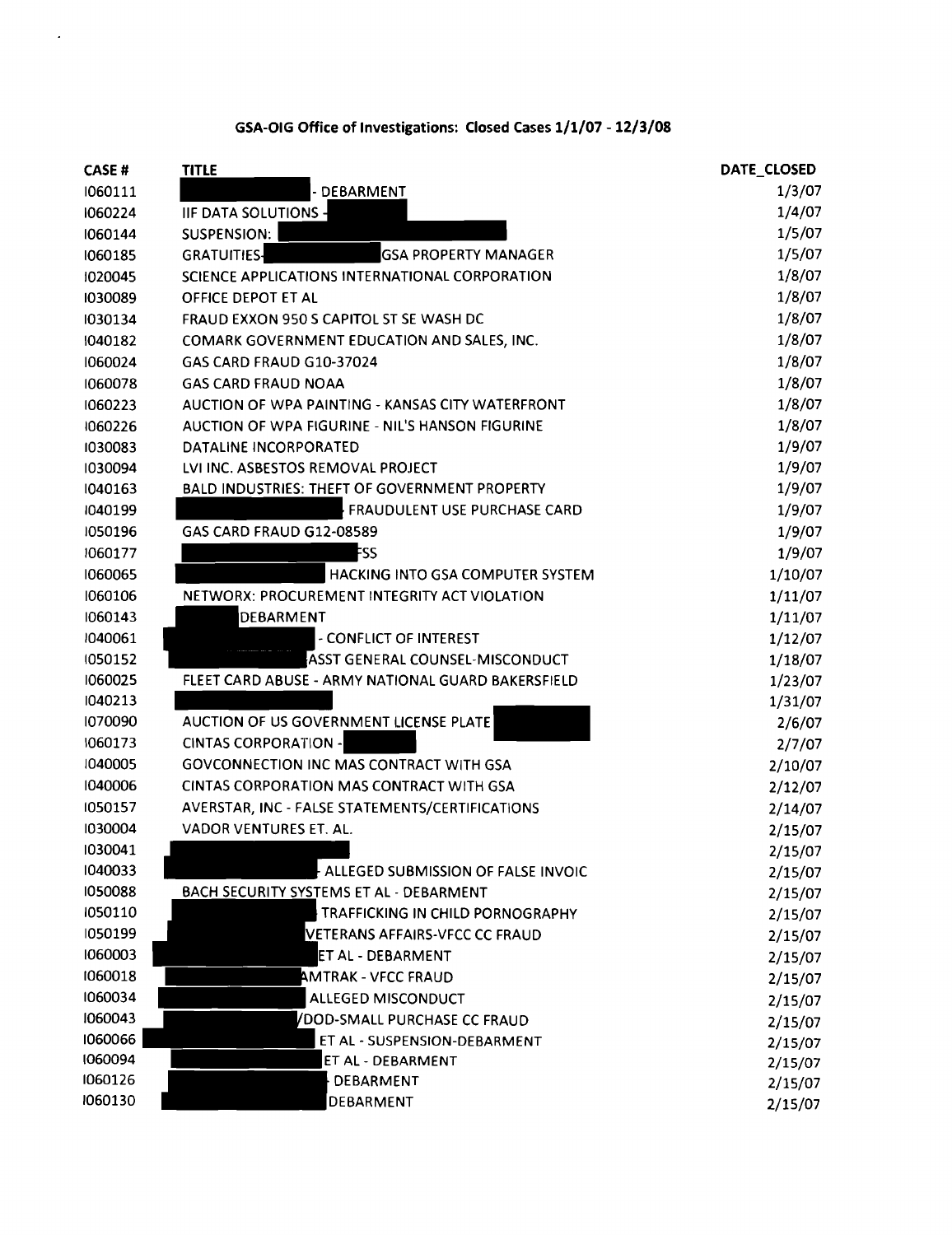| <b>CASE#</b> | <b>TITLE</b>                                            | DATE_CLOSED |
|--------------|---------------------------------------------------------|-------------|
| 1060212      | <b>EMPLOYEE MISCONDUCT</b>                              | 2/15/07     |
| 1060184      | FORT HOOD: VOYAGER CARD FRAUD                           | 2/20/07     |
| 1060211      | FRAUDULENT USE OF A GSA FLEET CARD                      | 2/20/07     |
| 1060122      | <b>LAVI INDUSTRIES</b>                                  | 2/22/07     |
| 1060199      | <b>DOMESTIC ABUSE OVERSEAS</b>                          | 2/22/07     |
| 1070022      | <b>APPLICANT</b>                                        | 2/23/07     |
| 1060077      | DEBARMENT/TURNER CONSTRUCTION COMPANY                   | 3/1/07      |
| 1050115      | TURNER CONSTRUCTION COMPANY - ALLEGED BID RIGGING       | 3/8/07      |
| 1070084      | PREAPPOINTMENT-                                         | 3/8/07      |
| 1050077      | <b>GRATUITIES / CONFLICT OF INTEREST</b>                | 3/13/07     |
| 1060044      | INTL - DEBARMENT                                        | 3/14/07     |
| 1070069      | - THEFT OF GSA VEHICLE                                  | 3/16/07     |
| 1070039      | MBA OFFICE SUPPLY, INC--CIVIL CASE                      | 3/19/07     |
| 1060070      | <b>FAILURE TO DISCLOSE</b>                              | 3/20/07     |
| 1060225      | DEBARMENT-<br>ET. AL.                                   | 3/20/07     |
| 1050072      | MILITARY RECRUITER OFFICE GOV THEFT                     | 3/21/07     |
| 1060206      | THEFT OF GOV / MISUSE OF FLEET CARD                     | 3/21/07     |
| 1070018      | <b>EMPLOYEE MISCONDUCT -</b>                            | 3/21/07     |
| 1060124      | <b>DEBARMENT</b>                                        | 3/22/07     |
| 1050161      | - IMPROPER USE OF A PURCHASE CARD                       | 3/23/07     |
| 1040064      |                                                         | 3/27/07     |
| 1060193      | <b>AND</b><br>DEBARMENT-                                | 3/27/07     |
| 1040089      | A-PARK AUTO BODY & WORLD CLASS COLLISION - PRICE FIXING | 3/30/07     |
| 1040186      | DEBARMENT - TIGER NATURAL GAS                           | 3/30/07     |
| 1050061      | FOUR DIRECTIONS TRAVEL, FALSE STATEMENTS                | 3/30/07     |
| 1060006      | MISUSE OF A FLEET GAS CARD ASSIGNED TO FORT LEWIS WA    | 3/30/07     |
| 1060060      | TITAN CORP DEBARMENT                                    | 3/30/07     |
| 1060076      | <b>VOYAGER CREDIT CARD FRAUD</b>                        | 3/30/07     |
| 1060112      | <b>DEBARMENT</b>                                        | 3/30/07     |
| 1070038      | MICHIGAN NATIONAL GUARD - VOYAGER CREDIT CARD FRAUD     | 4/4/07      |
| 1060164      | EAGLE MANAGED SUBCONTRACTORS ET AL                      | 4/9/07      |
| 1010108      | FALSE CLAIM FOR SSA CONSTRUCTION                        | 4/10/07     |
| 1070087      | ALLEGED FECA VIOLATION                                  | 4/13/07     |
| 1070117      | LOS ANGELES FEDERAL BLDG RENOVATION                     | 4/15/07     |
| 1030164      | DEBARMENT: TYCO INTERNATIONAL LTD                       | 4/16/07     |
| 1050012      | FPS, ASM                                                | 4/16/07     |
| 1060136      | SUSPENSION,                                             | 4/16/07     |
| 1060151      | DEBARMENT, BEARING POINT (FORMERLY KPMG CONSULTING)     | 4/16/07     |
| 1060152      | DEBARMENT, ERNST & YOUNG LLP                            | 4/16/07     |
| 1060153      | DEBARMENT, BOOZ, ALLEN & HAMILTON INC                   | 4/16/07     |
| 1060154      | DEBARMENT PRICEWATERHOUSE COOPERS LLP                   | 4/16/07     |
| 1060165      | - ALIEN SMUGGLING                                       | 4/16/07     |
| 1060195      |                                                         | 4/16/07     |
| 1070051      |                                                         | 4/16/07     |
| 1060227      | DENVER FED BLDG VIDEO ROOM - SEXUAL ACTIVITY            | 4/17/07     |
| 1060180      | - DEBARMENT                                             | 4/18/07     |

 $\label{eq:2.1} \frac{1}{\sqrt{2}}\int_{\mathbb{R}^3}\frac{1}{\sqrt{2}}\left(\frac{1}{\sqrt{2}}\right)^2\frac{1}{\sqrt{2}}\left(\frac{1}{\sqrt{2}}\right)^2\frac{1}{\sqrt{2}}\left(\frac{1}{\sqrt{2}}\right)^2.$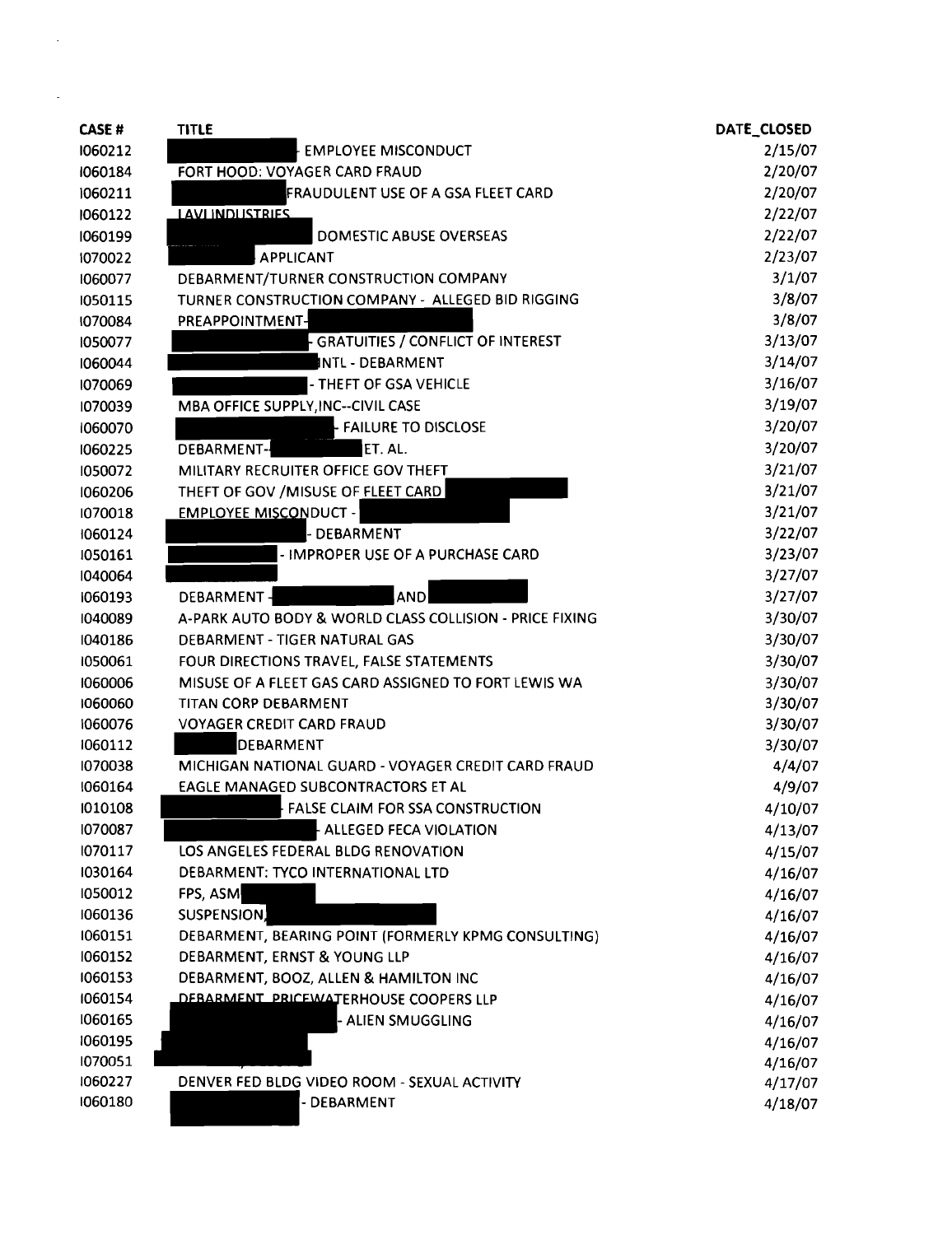| <b>CASE#</b> | <b>TITLE</b>                                           | DATE_CLOSED |
|--------------|--------------------------------------------------------|-------------|
| 1060081      | SUSPENSION---GERBER SCIENTIFIC INC.                    | 4/19/07     |
| 1050026      | PSS TRADING GROUP INCORPORATED                         | 4/26/07     |
| 1050100      | / FORMER GSA CONTRACT EMPLOYEE                         | 4/26/07     |
| 1060234      | <b>SUSPENSION:</b>                                     | 4/26/07     |
| 1060235      | SUSPENSION:                                            | 4/26/07     |
| 1060236      | <b>SUSPENSION:</b>                                     | 4/26/07     |
| 1010193      | PI CONSTRUCTION CORP: FALSE CERTIFICATIONS             | 4/30/07     |
| 1060186      | PRE-APPOINTMENT INVESTIGATION ON                       | 5/4/07      |
| 1070134      | PRE-APPOINTMENT INVESTIGATION ON                       | 5/4/07      |
| 1040162      | <b>ODYSSEY IMAGING GROUP</b>                           | 5/11/07     |
| 1060041      | U.S. POSTAL SERVICE - VOYAGER CARD ABUSE               | 5/11/07     |
| 1060048      | SOCIAL ENGINEER - NYECTF                               | 5/21/07     |
| 1030028      | WG-6, MAT. HANDLER                                     | 5/31/07     |
| 1040118      | <b>ENERGIZER LTD: DEBARMENT</b>                        | 6/20/07     |
| 1060113      | AMERICAN SCIENCE AND ENGINEERING                       | 6/20/07     |
| 1060051      | CHIEF - FRAUD USE OF ACCESS DEV                        | 7/2/07      |
| 1060201      | DEBARMENT:                                             | 7/2/07      |
| 1060237      | HUNT CONSTRUCTION GROUP, INC.-DEBARMENT                | 7/3/07      |
| 1040093      | DISCLOSURE OF CONFIDENTIAL INFO                        | 7/11/07     |
| 1060232      | <b>CONTRACT FRAUD</b>                                  | 7/11/07     |
| 1070068      | DEBARMENT                                              | 7/11/07     |
| 1070103      |                                                        | 7/11/07     |
| 1070163      |                                                        | 7/11/07     |
| 1070164      |                                                        | 7/11/07     |
| 1070192      | ALLEGED MISUSE OF GOVERNMENT VEHICLE                   | 7/11/07     |
| 1060042      | SUSPENSION: GATE ENGINEERING CORP                      | 7/13/07     |
| 1070140      | /GSA OFFICIAL/CONFLICT OF INTEREST                     | 7/13/07     |
| 1070194      | AMTRAK--FRAUDULENT USE VOYAGER CARD                    | 7/23/07     |
| 1020046      | <b>TDX</b>                                             | 7/27/07     |
| 1050182      | WOODCRAFTERS MANUFACTURING INC. - DEBARMENT            | 7/30/07     |
| 1060069      | SUSPENSION<br>ET AL                                    | 7/30/07     |
| 1060099      | <b>BALD INDUSTRIES - DEBARMENT</b>                     | 7/30/07     |
| 1070125      | SUSPENSION:                                            | 7/30/07     |
| 1070126      | SUSPENSION:                                            | 7/30/07     |
| 1060200      | DEBARMENT<br>FORMER GSA ARCHITECT                      | 8/13/07     |
| 1030112      | <b>SURPLUS PROPERTY</b>                                | 8/15/07     |
| 1070009      | , USARMY/VOYAGER CARD FRAUD, LAKEHURST                 | 8/20/07     |
| 1070198      | <b>ALLEGED UNFAIR BID PRACTICES</b>                    | 8/20/07     |
| 1040150      | <b>- SBA OFFICIAL ACCEPTING BRIBES</b>                 | 8/21/07     |
| 1070062      | <b>BUREAU OF RECLAMAT - MISUSE OF VOYAGER GAS CARD</b> | 8/21/07     |
| 1060133      | VARIOUS THEFTS FROM GSA EMPLOYEES AT JAVITS FOB, NY    | 8/23/07     |
| 1050056      | SUSPENSION: LAQUILA CONSTRUCTION INC, ET AL            | 9/4/07      |
| 1050176      | MONEY GRAM INT'L - NYECTF                              | 9/4/07      |
| 1060146      | FOUR DIRECTIONS TRAVEL, INC. ET AL - DEBARMENT         | 9/10/07     |
| 1040070      | THE SIGMON GROUP, LLC - ALLEGED FALSE CLAIMS           | 9/13/07     |
| 1050191      | COMIS COMPUTER PRODUCTS ET AL                          | 9/17/07     |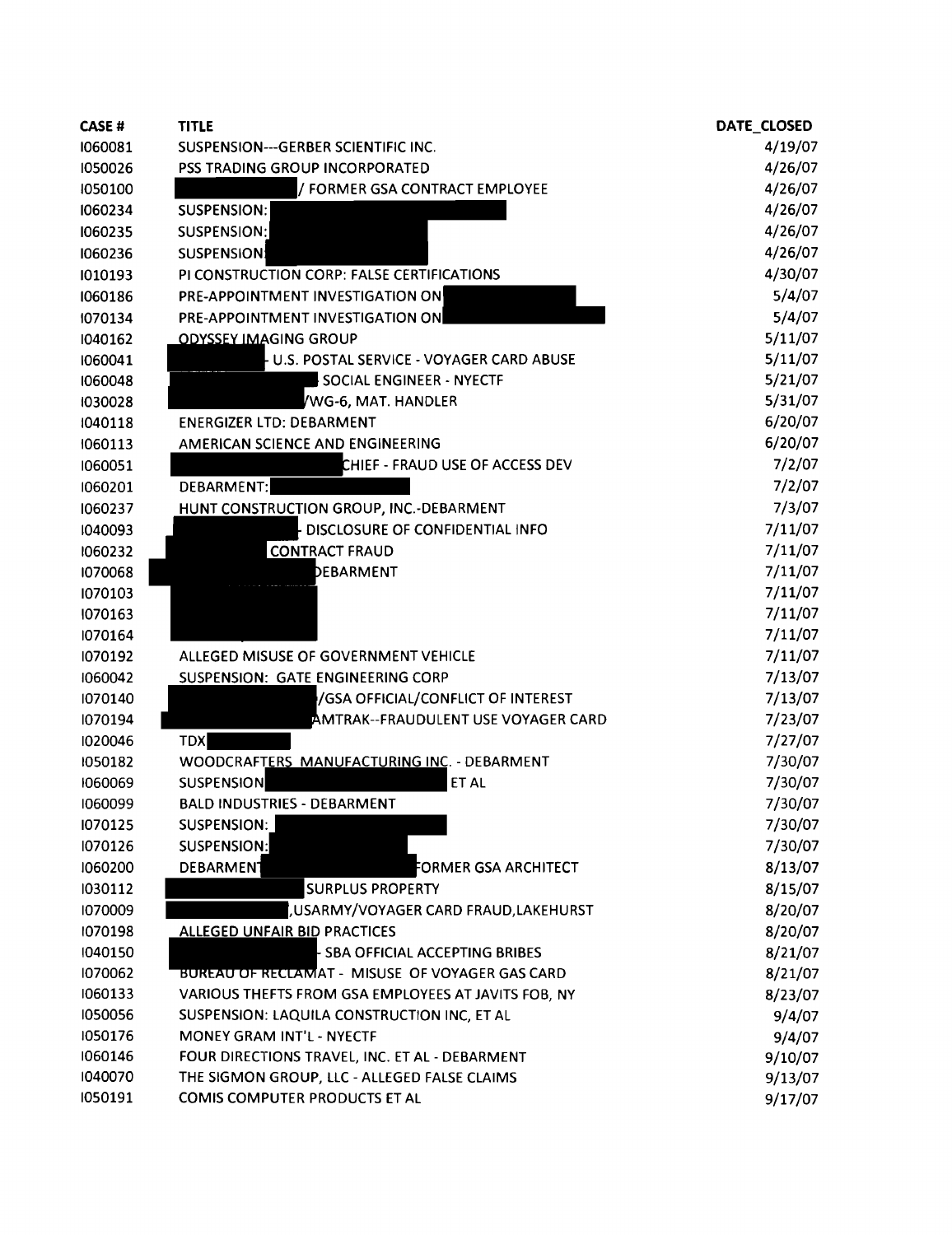| CASE#    | <b>TITLE</b>                                      | DATE CLOSED |
|----------|---------------------------------------------------|-------------|
| 1050193  |                                                   | 9/17/07     |
| 1060207  | SAINT ELIZABETHS HOSPTIAL GAS FRAUD-G10-17683     | 9/17/07     |
| 1060175  | AUCTION OF WPA PAINTING - HOUSE WITH FENCE        | 9/18/07     |
| 1070050  | L-3 COMMUNICATIONS, TITAN GROUP                   | 9/18/07     |
| 1060150  | <b>BEARINGPOINT-KPMG</b>                          | 9/20/07     |
| 1070137  | <b>THEFT OF GOVERNMENT PROPERTY</b>               | 9/20/07     |
| 1050131  | - THEFT OF GOVT PROPERTY                          | 9/24/07     |
| 1040190  | TK SERVICES - ALLEGED BRIBERY                     | 9/25/07     |
| 1050202  | <b>METROPOLITAN AREA ACQUISITION</b>              | 9/28/07     |
| 1060057  | <b>EMPLOYEE OF GSA CONTRACTOR NAI</b>             | 9/28/07     |
| 1060095  | FLEET CREDIT CARD RECOVERY CAPTURE FY06           | 9/28/07     |
| 1070118  |                                                   | 9/28/07     |
| 1070119  |                                                   | 9/28/07     |
| 1070225  | - PRE-EMPLOYMENT                                  | 9/28/07     |
| 1060214  | SENSITIVE DOCUMENT REMOVAL -                      | 10/6/07     |
| 1060016  | VICTIM - EMPLOYEE THREAT CASE                     | 10/9/07     |
| 1060071  | <b>NGAP PROGRAM DEFICIENCY</b>                    | 10/9/07     |
| 1070227  | AUCTION OF WPA PAINTING ""HOUSE ON A HILL""       | 10/12/07    |
| 1060110  | STEVEN INDUSTRIES INC - DEBARMENT                 | 10/23/07    |
| 1070008  | <b>BUILDING MANAGER GS-13</b>                     | 10/23/07    |
| 1040058  | LB&B ASSOCIATES, INC/POSSIBLE FALSE CLAIMS        | 10/24/07    |
| 1020060  | TIGER NATURAL GAS; KICKBACKS                      | 11/1/07     |
| 1050047  | OPERATION GAS LEAK- SOUTH FLORIDA FUEL TASK FORCE | 11/1/07     |
| 1060116  | <b>VOYAGER GAS FRAUD</b>                          | 11/1/07     |
| 1070121  | - DEBARMENT                                       | 11/1/07     |
| 1030189  | <b>AMTRAK - VFCC FRAUD</b>                        | 11/6/07     |
| 1050177  | KENOSHA MILITARY MUSEUM, LTD                      | 11/7/07     |
| 1060084  | <b>VOYAGER GAS FRAUD</b>                          | 11/13/07    |
| 1060198  | FRAUDULENT USE OF FLEET CARD                      | 11/13/07    |
| 1070141  | FRAUDULENT USE OF FLEET CREDIT C                  | 11/13/07    |
| 1050164  | <b>ERALIDULENT LOANS BY GSA EMPLOYEES</b>         | 11/15/07    |
| 1070028  | ET EL - VOYAGER FLEET FRAUD                       | 11/15/07    |
| 1050013  | - WIRE FRAUD/FORGERY INVOLVING AIRCRAFT SALE      | 11/26/07    |
| 10851028 | 2878<br>FLATTEMPTED SALE OF GOVI                  | 11/26/07    |
| 1060102  | KICKBACK SCHEME                                   | 11/27/07    |
| 1060055  | PEAK PERFORMANCE CENTER INC. -- FALSE CLAIM       | 12/3/07     |
| I08W0029 | THREATENING REMARKS TO CO-WORKER                  | 12/3/07     |
| 1030182  | D & F SERVICES - CREDIT CARD FRAUD                | 12/4/07     |
| 1060149  | - FALSE STATEMENTS                                | 12/4/07     |
| 1060100  | <b>BEA SYSTEMS</b>                                | 12/17/07    |
| 1070092  | CLEVELAND JOB CORPS - VOYAGER CREDIT CARD FRAUD   | 12/20/07    |
| 1070222  | - THEFT OF GOVERNMENT PROPERTY                    | 12/20/07    |
| 1070086  | EAST LAKE AUTO WORKS- FRAUD REPAIR WORK           | 12/21/07    |
| 1050103  | <b>ITS CORPORATION</b>                            | 12/26/07    |
| 1060221  | PURSER VOYAGER FLEET CREDIT CARD FRAUD            | 12/26/07    |
| 1070020  | <b>VFCC FRAUD SUBJECTS</b>                        | 12/26/07    |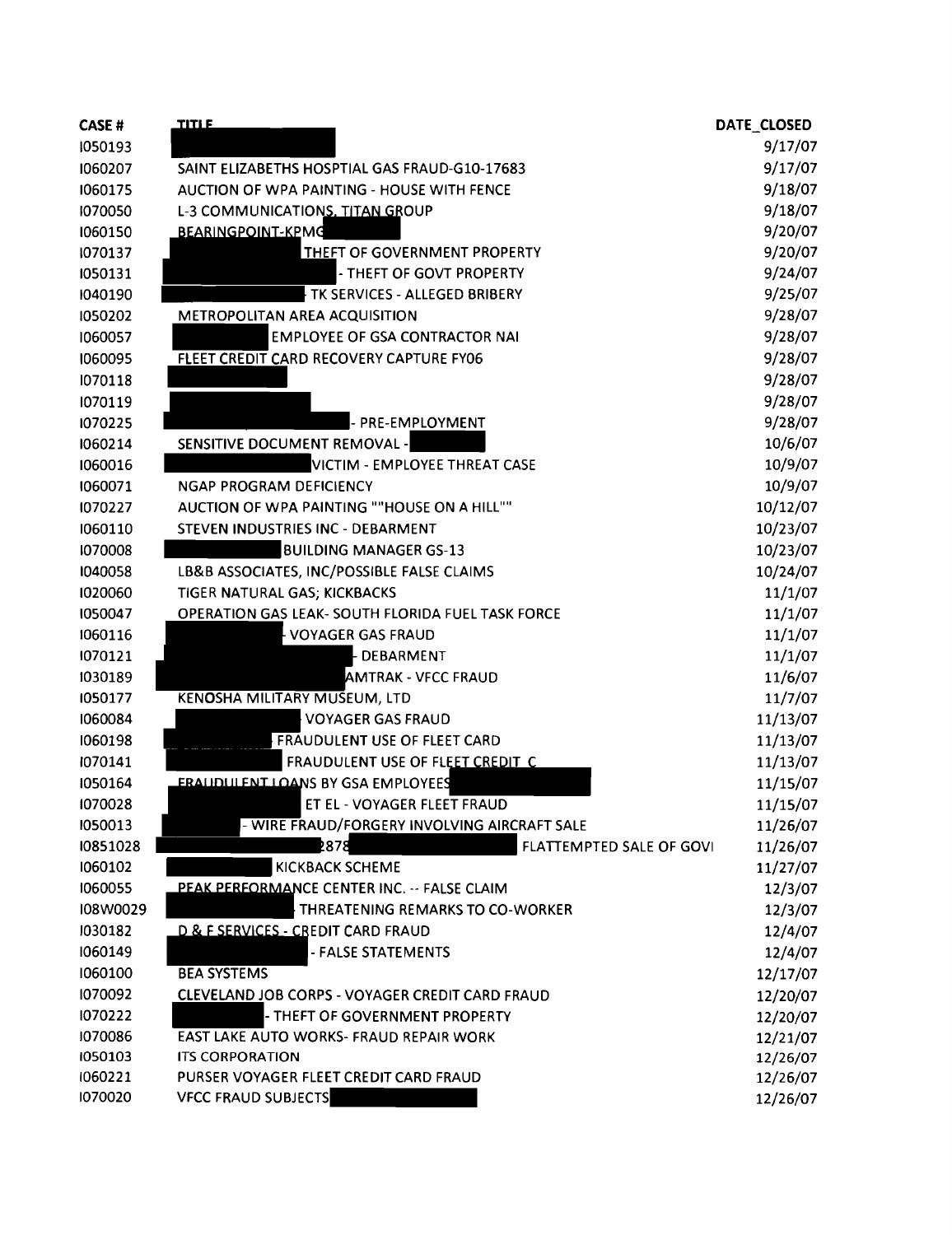| <b>CASE#</b> | <b>TITLE</b>                                         | DATE_CLOSED |
|--------------|------------------------------------------------------|-------------|
| 1070097      | VOYAGER FLEET CREDIT CARD FRAUD SUBJECT              | 12/26/07    |
| 1070136      | FULTON VOYAGER FLEET CREDIT CARD FRAUD               | 12/26/07    |
| 1070210      | FRAUDULENT UNEMPLOYMENT CLAIM                        | 12/26/07    |
| 1070264      | EJB FACILITIES SERVICES - ALLEGED THEFT OF AN ENGINE | 12/26/07    |
| 1070105      | ALLEGED TRAVEL VIOLATIONS                            | 12/27/07    |
| 1060053      | FRAUDULENT TIME AND ATTENDANCE                       | 1/7/08      |
| 1050142      | <b>CONVERSION OF US SURPLUS PROPERTY</b>             | 1/8/08      |
| 1070052      | AZ ARMY NATIONAL GUARDSMAN                           | 1/8/08      |
| 1030139      | GATE ENGINEERING CORP/ANTITRUST VIOLATION            | 1/10/08     |
| 1070147      | <b>IDENTITY THEFT - NYECTF CASE</b>                  | 1/10/08     |
| 1060194      | THEFT OF VOYAGER CREDIT CARD G41-59543               | 1/14/08     |
| 1030176      | <b>ET AL- SURPLUS PROPERTY</b>                       | 1/30/08     |
| 1070217      | <b>CONTRACT FUND FRAUD</b>                           | 1/30/08     |
| 1070144      | BID RIGGING: BH FACILITY AND WOOD CONCEPT            | 2/4/08      |
| 1050158      |                                                      | 2/6/08      |
| 1060098      | <b>FALSE STATEMENTS</b>                              | 2/6/08      |
| 1070067      | SUPPLY SOURCE INC - TRADE AGREEMENTS ACT             | 2/6/08      |
| 1070122      | <b>GEORGIA CABLING &amp; ELECTRIC- DEBARMENT</b>     | 2/6/08      |
| 1070148      | <b>GAS FRAUD</b>                                     | 2/6/08      |
| 1070171      | VOYAGER FLEET FUEL CARD                              | 2/6/08      |
| 1070180      | <b>BUILDING MANAGEMENT SPECIALIST</b>                | 2/6/08      |
| 1060179      | SUSPENSION--CEM, INC.                                | 2/7/08      |
| 1010007      | <b>CANALES BODY SHOP FRAUD</b>                       | 2/12/08     |
| 1060104      | FLEET CARD ABUSE - AMTRAK CAL CORRIDOR               | 2/12/08     |
| 1070174      |                                                      | 2/12/08     |
| 1060004      | ET AL-8                                              | 2/13/08     |
| 1070070      | -GSA EMPLOYEE DEBARMENT                              | 2/13/08     |
| 1070071      | DEBARMENT                                            | 2/13/08     |
| 1070048      | SUPPLYCORE, INC.                                     | 2/14/08     |
| 1070095      | DEBARMENT<br>ET AL                                   | 2/15/08     |
| 1070142      | HH BROWN SHOE COMPANY/TAA VIOLATION                  | 2/15/08     |
| 1070205      | <b>DEBARMENT</b>                                     | 2/15/08     |
| 10820015     | DEBARMENT                                            | 2/15/08     |
| 1070162      | THE SIGMON GROUP, LLC - DEBARMENT                    | 2/20/08     |
| 1070043      | VETERANS IMAGING PRODUCTS, INC.                      | 2/21/08     |
| 1060040      | DEBARMENT-ADCS INC. ET. AL.                          | 2/22/08     |
| 1060075      | - THEFT OF GOVERNMENT PROPERTY                       | 2/26/08     |
| 1070080      | DEBARMENT FOR HOLIDAY INTERNATIONAL SECURITY         | 2/26/08     |
| 1070091      | USAR-FLEET CREDIT CARD FRAUD                         | 2/26/08     |
| 1070083      | <b>FLEET CARD RECOVERY CAPTURE FY07</b>              | 2/27/08     |
| 1010014      | <b>FALSIFIED TIME REPORTS</b>                        | 2/29/08     |
| 1010023      | ALROD ENTERPRISES INC. - FALSIFIED TIME REPORTS      | 2/29/08     |
| 1070161      | US ARMY RECRUITING - VOYAGER CREDIT CARD FRAUD       | 3/7/08      |
| 1070244      | SIEMENS MEDICAL SOLUTIONS USA - DEBAR                | 3/7/08      |
| 1050149      | <b>TRANSUNION DEBARMENT</b>                          | 3/12/08     |
| 1030066      | HUNT CONSTRUCTION GROUP INC - PROGRESS PYMT FRAUD    | 3/14/08     |

 $\mathcal{L}_{\text{max}}$ 

 $\mathcal{A}^{\text{max}}_{\text{max}}$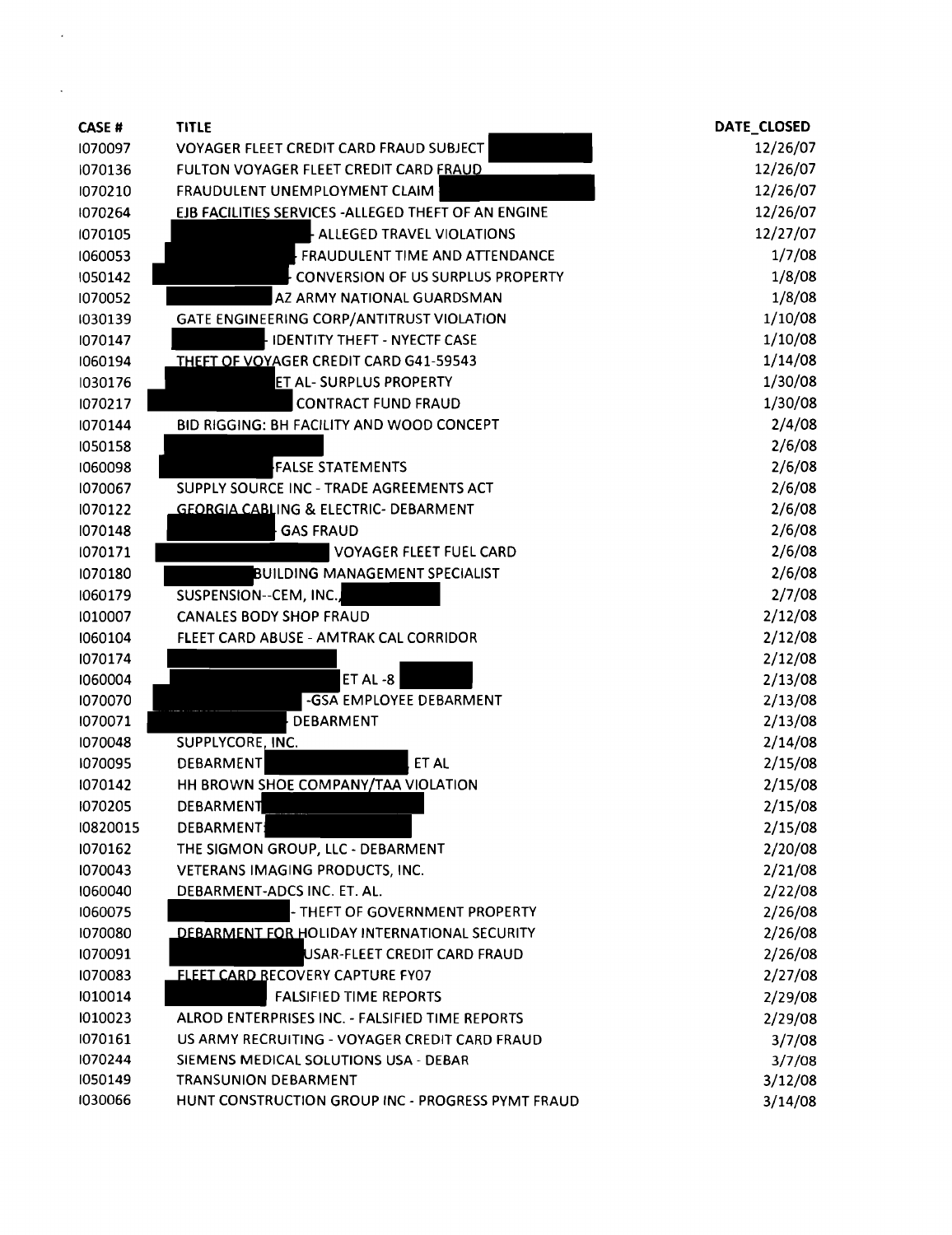| <b>CASE#</b>       | <b>TITLE</b>                                                        | DATE_CLOSED |
|--------------------|---------------------------------------------------------------------|-------------|
| 1040144            | CONFLICT OF INTEREST, ABUSE OF AUTHORITY                            | 3/14/08     |
| 1070233            | GS 15 MISUSE OF POSITION                                            | 3/14/08     |
| 10871085           | THEFT OF GOVERNMENT DOCUMENTS FROM THE FLEET SERVICES BRANCH        | 3/19/08     |
| 1040187            | - THEFT OF GOVERNMENT PROPERTY                                      | 3/25/08     |
| 1050023            | PROCUREMENT INTEGRITY VIOLATION                                     | 3/25/08     |
| 1070232            | <b>FRAUD VFCC G41-73374</b>                                         | 3/25/08     |
| 10850012           | SCITOR CORPORATION2251 CORPORATE PARK DRIVE, SUITE 300HERNDON, VA 2 | 3/27/08     |
| 1070108            | <b>LISPS POSSIBLE GAS FRAUD</b>                                     | 3/28/08     |
| 1070223            | VETERANS AFFAIRS PURCHASE CARD FRAUD                                | 3/31/08     |
| 1060145            | DEBARMENT, KPMG LLP                                                 | 4/1/08      |
| I08L1124           |                                                                     | 4/1/08      |
| I08L1200           | PRE-EMPLOYMENT                                                      | 4/1/08      |
| 1030087            | FOR FALSE CLAIMS<br>PEOPLESOFT:                                     | 4/3/08      |
| 1070040            | LAWSON PRODUCTS INCORPORATED                                        | 4/3/08      |
| I08W1057           | WHITE HOUSE CENTER THEFT                                            | 4/3/08      |
| 1050205            | YOUNGS FUTURE TIRE - PRODUCT SUBSTITUTION                           | 4/4/08      |
| 1070178            | DISCLOSURE OF CONF. INFORMATION                                     | 4/4/08      |
| 1050034            | <b>CONSTRUCTION CO INC- FALSE CERTIFICATIONS</b>                    | 4/14/08     |
| 10810040           | -- PRE-EMPLOYMENT INVESTIGATION                                     | 4/15/08     |
| 1060086            | EGLOBE SOLUTIONS -SUBSTANDARD PRODUCT, FALSE CLAIM                  | 4/16/08     |
| 1070106            | OGLALA SIOUX TRIBE AMBULANCE SVC - FLEET CARD FRAUD                 | 4/16/08     |
| 1070143            | <b>VFCC MISUSE ON FLWA -</b>                                        | 4/16/08     |
| 1060058            | <b>A-2 COMPUTERS</b>                                                | 4/18/08     |
| 1060188            | OWCP/FECA FALSE CLAIMS                                              | 4/18/08     |
| 10820036           | PRE-EMPLOYMENT INVESTIGATION                                        | 4/18/08     |
| 1060045            | V.<br><b>BANK FRAUD</b>                                             | 4/21/08     |
| 1070053            | STATE INDUSTRIAL - TRADE AGREEMENT ACT VIOLATIONS                   | 4/23/08     |
| 1050197            | <b>GWAC CENTER FUNDS</b>                                            | 4/29/08     |
| 10841391           | <b>PRE-EMPLOYMENT INVESTIGATION</b>                                 | 4/30/08     |
| 1050107            | <b>GAS CARD FRAUD G82-06960</b>                                     | 5/6/08      |
| 1060139            | DEBARMENT                                                           | 5/6/08      |
| 1060230            | LOGICVISION - FALSE STATEMENT / CLAIMS                              | 5/6/08      |
| 1060245            | <b>EMC CORP- FALSE STATEMENTS</b>                                   | 5/6/08      |
| 1070107            | MAXIMUS INC-THEFT OF GOVERNMENT PROPERTY                            | 5/6/08      |
| 1070197            | UNAUTHORIZED DISCLOSURE                                             | 5/6/08      |
| I08W1196           | PRE-EMPLOYMENT BACKGROUND INVESTIGATION                             | 5/7/08      |
| 1020152            | WG-6, PACKER - THEFT OF GOV'T PROPERTY                              | 5/8/08      |
| 1060229            | - ALLEGED CHILD PORNOGRAPHY                                         | 5/9/08      |
| 1070098            | LOCKHEED MARTIN - SHERMAN ANTI-TRUST VIOLATIONS                     | 5/9/08      |
| 1070187            | <b>EXCESS PROPERTY</b>                                              | 5/9/08      |
| 10811103           | - PRE-EMPLOYMENT INVESTIGATION                                      | 5/9/08      |
| 1010124            | DEBARMENT OF STONE ET AL                                            | 5/12/08     |
| 1040075            | CONTRACT OF VIRGINIA INCORPORATED                                   | 5/12/08     |
| 1040159<br>1040161 | <b>SCORES</b>                                                       | 5/12/08     |
| 1050160            | <b>GSA AWARDS PROGRAM</b>                                           | 5/12/08     |
|                    | SOFTSOL RESOURCES, INCORPORATED                                     | 5/12/08     |

 $\epsilon$ 

 $\mathbf{r} = \mathbf{r} \times \mathbf{r}$  .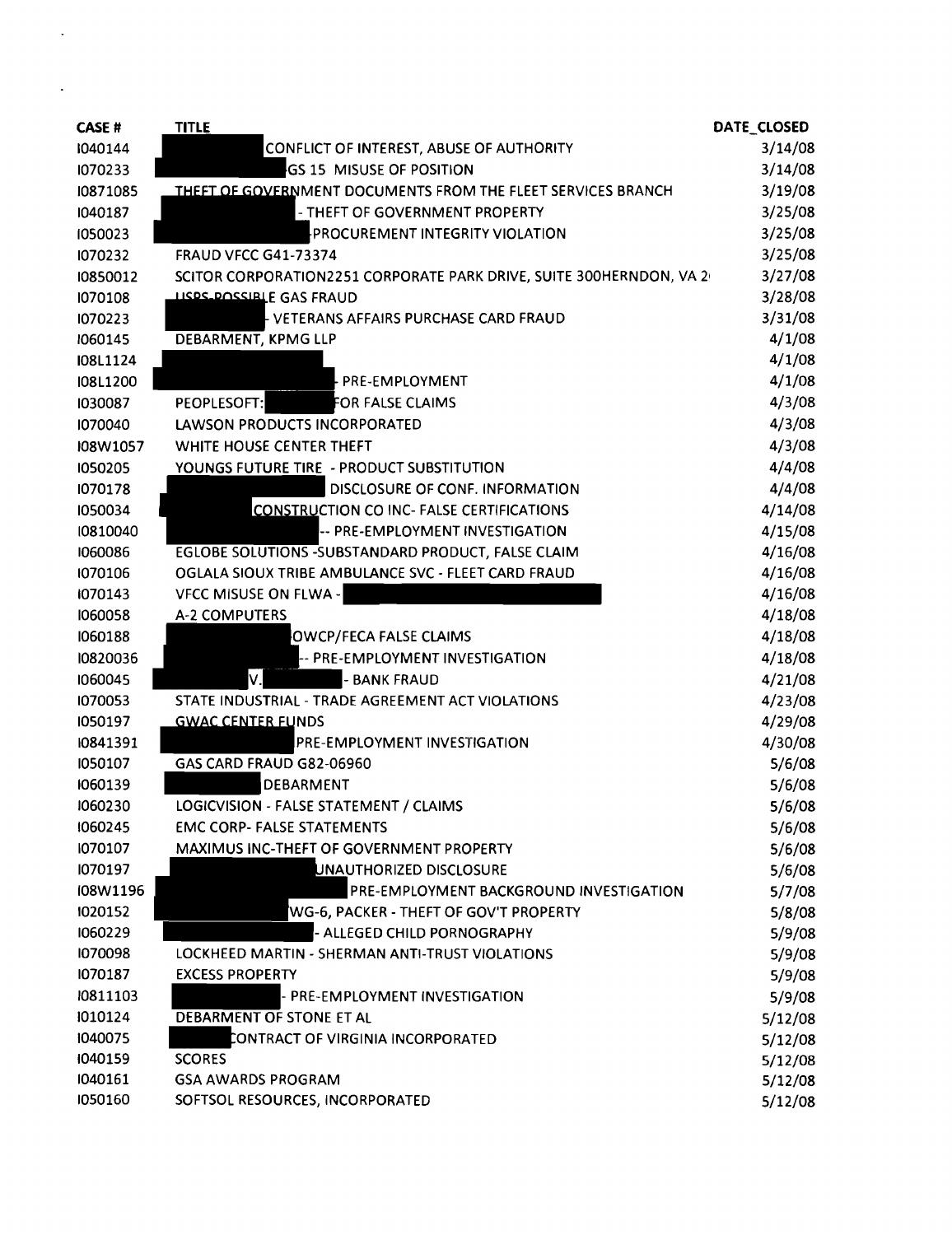| <b>CASE#</b> | <b>TITLE</b>                                                           | DATE_CLOSED |
|--------------|------------------------------------------------------------------------|-------------|
| 1060082      | COMPANY ET AL - DEBARMENT                                              | 5/12/08     |
| 1070007      | <b>NAVY FACILITY GAS FRAUD</b>                                         | 5/12/08     |
| I08W1255     | FPRE-EMPLOYMENT INVESTIGATION                                          | 5/12/08     |
| 1040179      | ET AL - OVERTIME FRAUD                                                 | 5/13/08     |
| 1060246      | GAS CARD FRAUD G63-13373                                               | 5/13/08     |
| 1070157      | PRE EMPLOYMENT INVESTIGATION                                           | 5/13/08     |
| 1070186      | POSSIBLE E-MAIL INTRUSION                                              | 5/14/08     |
| 1070159      | POSSIBLE BRIBERY                                                       | 5/15/08     |
| 1070175      | CATAPULT TECHNOLOGY LTD-FALSE STATEMENTS                               | 5/15/08     |
| I08W1310     | PREEMPLOYMENT BACKGROUND INVESTIGATION                                 | 5/15/08     |
| 1040100      | IRREGULARITIES/GSA IT FUND/JB MANAGEMENT: GSA CONT'OR                  | 5/19/08     |
| 1070010      | STRUCTURE WISE INC.                                                    | 5/29/08     |
| 10821080     | CONTRACT SPECIALIST: FRAUDULENT USE OF GSA FEDER/                      | 5/30/08     |
| 10871064     | U.S.S. PIONEER - VOYAGER FLEET CREDIT CARD FRAUD                       | 6/2/08      |
| 1050066      | <b>VENDOR</b>                                                          | 6/3/08      |
| 1060191      | NATIONAL GUARD)                                                        | 6/3/08      |
| 1060210      | <b>SIDE BAR AND ASSOCIATES</b>                                         | 6/3/08      |
| 1070027      | DIGIMATION, INC. - DEBARMENT                                           | 6/3/08      |
| 1070034      | METRO OFFICE PRODUCT, INC TAA POSSIBLE TAA VIOLATIONS                  | 6/3/08      |
| 1070035      | <b>WECSYS LLC. POSSIBLE TAA VIOLATIONS</b>                             | 6/3/08      |
| 1070120      |                                                                        | 6/3/08      |
| 1070176      | DEBARMENT                                                              | 6/3/08      |
| 1070211      | THEFT OF GOVERNMENT PROPERTY                                           | 6/3/08      |
| 1070196      | <b>EIREARMS VIOLATION -</b>                                            | 6/4/08      |
| 1010134      | PROGRAM MANAGER, GS-15                                                 | 6/6/08      |
| 1060222      | ONE SOURCE ENERGY SERVICES, INC.                                       | 6/10/08     |
| 1070184      | <b>DEBARMENT</b>                                                       | 6/23/08     |
| 1070245      | FINANCIAL MANAGEMENT DIVISION                                          | 6/23/08     |
| 1070153      | ALLEGED MISUSE OF GOV'T PROPERTY BY FAS EMPLOYEES                      | 6/24/08     |
| 10821527     | PREAPPOINTMENT INVESTIGATION OF GSA/OIG JI-6 APPLICANT                 | 6/25/08     |
| 1070099      | <b>GSA BLDG MGR-CONFLICT OF INTEREST</b>                               | 6/27/08     |
| 1060137      | <b>ENVIRONMENTAL DESIGNS INC-DEBARMENT</b>                             | 7/7/08      |
| 1060147      | <b>VOYAGER FRAUD - PHILA JOB CORP</b>                                  | 7/10/08     |
| 1060167      | HEALTH CTR - FRAUDULENT USE OF FLEET C                                 | 7/10/08     |
| 1070047      | OPERATION ROLAIDS"" - S. FLORIDA FUEL FRAUD JI-W                       | 7/10/08     |
| 1070128      | - THEFT OF GOV PROPERTY                                                | 7/10/08     |
| 1070220      |                                                                        | 7/10/08     |
| 10860041     | <b>EMPLOYEE MISCONDUCT</b>                                             | 7/10/08     |
| 1070129      | <b>ODYSSEY MARKETING GROUP- DEBARMENT</b>                              | 7/11/08     |
| 1070218      | VETERANS AFFAIRS VOYAGER FLEET CARD FRAUD                              | 7/11/08     |
| 10881466     | GAO REFERRAL; 51654. MERLIN TECHNICAL SOLUTINS, INC. MISPRESENTED ITSE | 7/15/08     |
| 10821338     | CABLE EXPRESS DBA CXTEC- COUNTERFEIT IT EQUIPMENT                      | 7/16/08     |
| 1070156      | DEBARMENT: PSS TRADING GROUP INCORPORATED                              | 7/17/08     |
| 1000060      | TASK FORCE SECURITY AND INVESTIGATIONS                                 | 7/21/08     |
| 1070021      | <b>BURGLARY</b>                                                        | 7/24/08     |
| 1060239      | HART INTERCIVIC INC.                                                   | 7/31/08     |

 $\hat{\textbf{z}}$ 

 $\mathcal{L}^{\text{max}}_{\text{max}}$  and  $\mathcal{L}^{\text{max}}_{\text{max}}$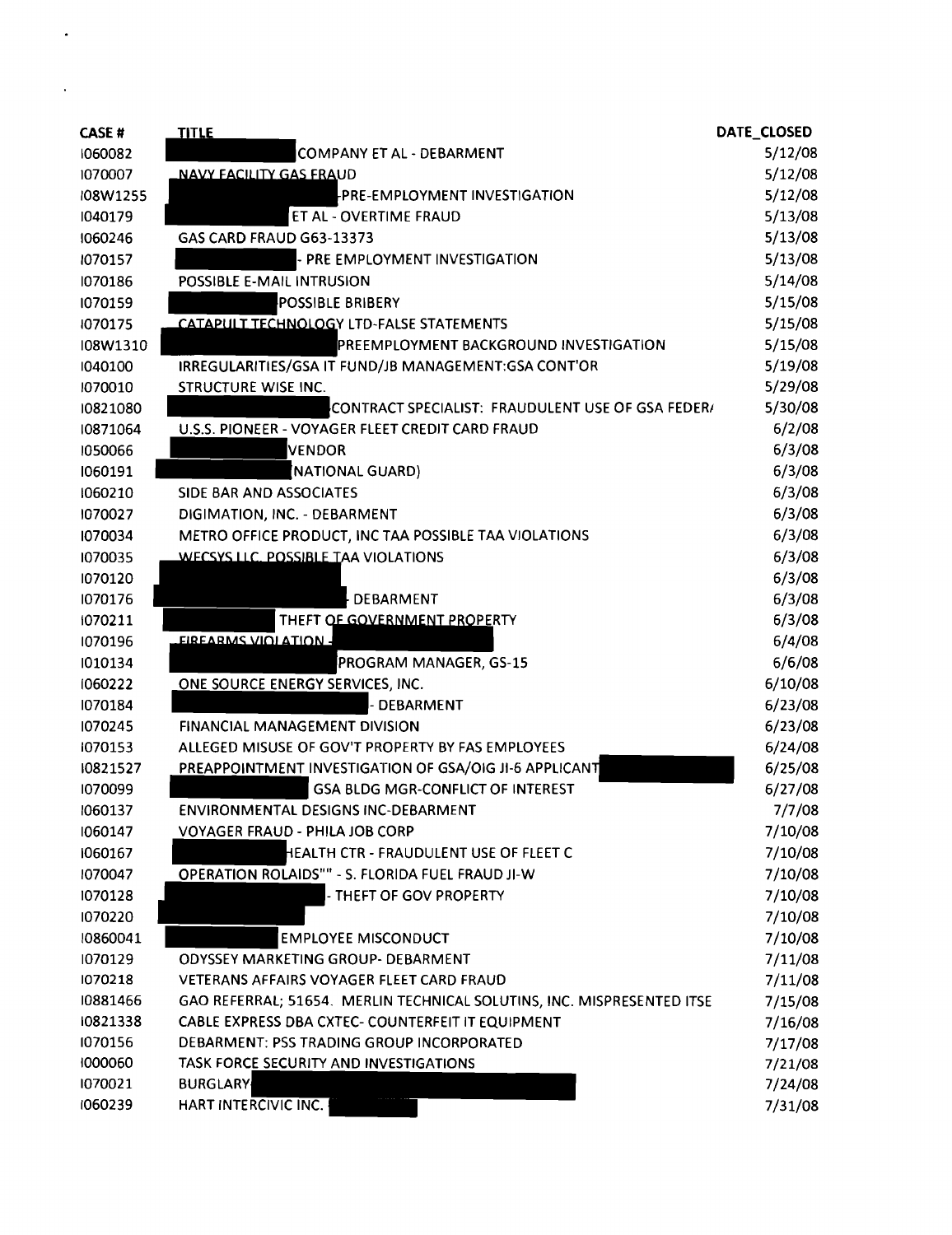| <b>CASE#</b>         |                                                                  | DATE_CLOSED        |
|----------------------|------------------------------------------------------------------|--------------------|
| 1070015              | <b>PROCUREMENT INTEGRITY VIOLATION</b>                           | 8/1/08             |
| 10841207             | ÞBS                                                              | 8/1/08             |
| 1070076              | THEFT OF GOVERNMENT PROPERTY                                     | 8/4/08             |
| 1070044              | <u>I &amp; L AMERICA</u> INC                                     | 8/5/08             |
| 1070195              | <b>VOYAGER CREDIT CARD FRAUD</b>                                 | 8/5/08             |
| 10851224             | PROTECTIVE PRODUCTS INTERNATIONAL590 SAWGRASS CORPORATE PARKWAYS | 8/5/08             |
| I08M1548             | PRE APPOINTMENT BACKGROUND INVESTIGATION                         | 8/5/08             |
| I08M1400             | <b>OPERATION SAFEGUARD - AEY INCORPORATED</b>                    | 8/6/08             |
| 1050192              | - THEFT OF GOV. PROPERTY                                         | 8/7/08             |
| 1070246              | DEBARMENT: ABM EMPLOYEE -                                        | 8/7/08             |
| I08W1558             | MOTOROLA PRODUCTS MADE IN CHINA.                                 | 8/13/08            |
| I08M1274             | NASA CONTRACTOR FLEET FUEL CREDIT CARD FRAUD                     | 8/14/08            |
| 1060174              | CHEMCO INDUSTRIES INCORPORATED- DEBARMENT                        | 8/15/08            |
| I08W0005             | <b>BAE SYSTEMS,</b><br><b>ARMS DEAL</b>                          | 8/15/08            |
| 1050181              | FLEET VOAYGER CARD FRAUD                                         | 8/21/08            |
| I08H1722             | PREEMPLOYMENT -                                                  | 8/22/08            |
| I08H1728             | PREEMPLOYMENT                                                    | 8/22/08            |
| 10861171             | USMC - FRAUDULENT USE OF FLEET CREDIT CARD                       | 8/25/08            |
| 1070089              | CONTRACTOR(JPM)                                                  | 8/26/08            |
| 1070094              | <b>NON DEROG</b>                                                 | 8/26/08            |
| 1070133              |                                                                  | 8/26/08            |
| 1070150              | LAW CLERK IC                                                     | 8/26/08            |
| 1070168              |                                                                  | 8/26/08            |
| 1070169              | <b>STUDENT CLERK</b>                                             | 8/26/08            |
| 1070170              |                                                                  | 8/26/08            |
| 1070172              | CONTRACT SPECIALIST NON DEROG                                    | 8/26/08            |
| 1070236              | <b>AUDITOR JA3</b>                                               | 8/26/08            |
| 1070240              | <b>AUDITOR JAA</b>                                               | 8/26/08            |
| I07H1009             | PRE EMPLOYMENT                                                   | 8/26/08            |
| I07H1011             | <b>PRE EMPLOYMENT</b>                                            | 8/26/08            |
| I07H1013             | SUMMER INTERN JE                                                 | 8/26/08            |
| I07H1015             | AUDITOR JAR DEROG                                                | 8/26/08            |
| I07H1016             | <b>AUDITOR JA3 NONDEROG</b>                                      | 8/26/08            |
| I07H1017             | <b>AUDITOR JAF NONDEROG</b>                                      | 8/26/08            |
| I07H1018             | SUMMER CLERK JPB NONDEROG                                        | 8/26/08            |
| I07H1019             | FACILITIES OPERATIONS SPECIALIST JPC DEROG                       | 8/26/08            |
| I08H1170             | <b>DEROG</b>                                                     | 8/26/08            |
| I08H1193             | NON DEROGAUDITOR JAF                                             | 8/26/08            |
| I08H1264             | SECRETARY JI-7 DEROG                                             | 8/26/08            |
| I08H1265             | <b>AUDITOR NON DEROG JA-6</b>                                    | 8/26/08            |
| I08H1266             | <b>SECRETARY DEROG JA-6</b>                                      | 8/26/08            |
| I08H1267             | INFORMANTION TECHNOLOGY SPECIALIST JPM DEROG                     | 8/26/08            |
| I08H1268<br>I08H1365 | MANAGEMENT ANALYST JAF NONDEROG                                  | 8/26/08            |
| <b>IO8H1366</b>      |                                                                  | 8/26/08<br>8/26/08 |
| I08H1373             |                                                                  | 8/26/08            |
|                      |                                                                  |                    |

 $\bullet$ 

 $\hat{\mathbf{r}}$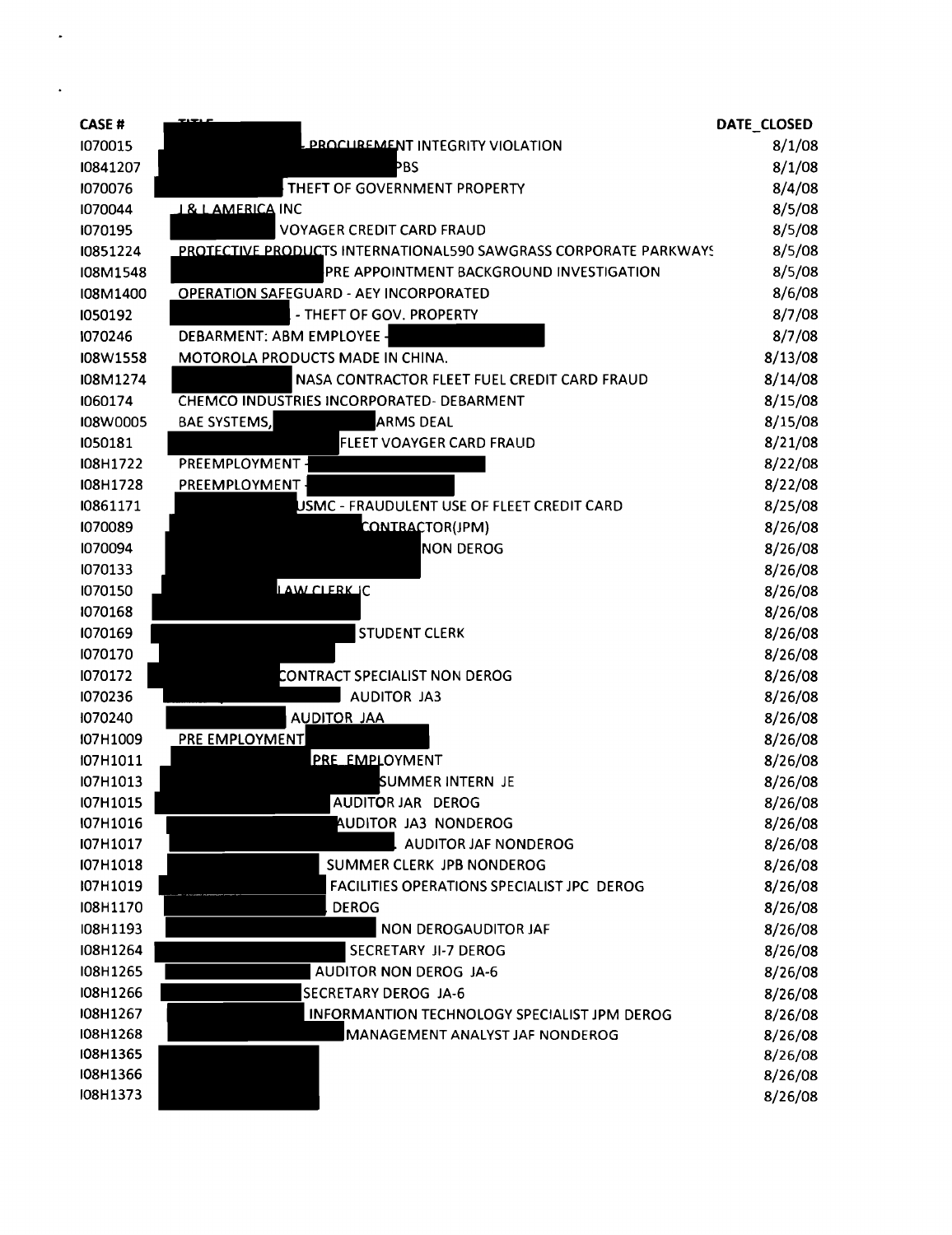| <b>CASE#</b> | <b>TITLE</b>                                                        | DATE_CLOSED |
|--------------|---------------------------------------------------------------------|-------------|
| I08H1374     | <b>SUMMER INTERN</b>                                                | 8/26/08     |
| I08H1497     | DEROG ACQUISITION PROGRAM SPECIALIST                                | 8/26/08     |
| I08H1498     |                                                                     | 8/26/08     |
| I08H1499     | NON-DEROG SUMMER INTERN                                             | 8/26/08     |
| I08H1500     | NON-DEROG SUMMER INTERN                                             | 8/26/08     |
| I08H1501     | NON-DEROG SUMMER INTERN                                             | 8/26/08     |
| I08H1502     | NON DEROG SUMMER INTERN                                             | 8/26/08     |
| I08H1555     | DEROG SUMMER INTERN JA                                              | 8/26/08     |
| I08H1556     | NON DEROG SUMMER INTERN JC                                          | 8/26/08     |
| I08H1582     | NON DEROG MANAGEMENT ANALYST JA                                     | 8/26/08     |
| I08H1596     | NON DEROG JC                                                        | 8/26/08     |
| I08H1597     | <b>NON DEROG AUDITOR JA-6</b>                                       | 8/26/08     |
| I08H1598     | <b>AIDITOR NON DEROG</b>                                            | 8/26/08     |
| I08H1599     | NON DEROG. AUDITOR JA-4                                             | 8/26/08     |
| I08H1622     | <b>SUMMER INTERN NON DEROG</b>                                      | 8/26/08     |
| I08H1623     | DEROG.                                                              | 8/26/08     |
| I08H1761     | PRE-EMPLOYMENT                                                      | 8/26/08     |
| I08H1762     | PRE-EMPLOYMENT BACKGROUND                                           | 8/26/08     |
| 10861428     | STATE INDUSTRIAL PRODUCTS CORP - DEBARMENT                          | 9/9/08      |
| I08W1154     | FORT BELVOIR GAS CARD FRAUD                                         | 9/10/08     |
| 1060238      | <b>RAY'S SERVICE CENTER</b>                                         | 9/11/08     |
| 1070046      | OPERATION ROLAIDS"" S. FLORIDA FUEL THEFT JI-4                      | 9/22/08     |
| 10811367     | RECOMMENDATION FOR CONSIDERATION OF DEBARMENT                       | 9/30/08     |
| 1070017      | THEFT OF GOVERMENT PROPERTY                                         | 10/1/08     |
| 1070151      |                                                                     | 10/1/08     |
| 1070249      | DEBARMENT: LAQUILA CONSTRUCTION INC, ET AL                          | 10/3/08     |
| 1030097      | FORKLIFT OPERATOR-GSA//NDC                                          | 10/7/08     |
| 10891590     | <b>US NAVY ENLISTED</b>                                             | 10/8/08     |
| I08H1695     | DEROG MANAGEMENT ANALYST JA-R                                       | 10/8/08     |
| 1060017      | TRAVEL MANAGEMENT INC                                               | 10/9/08     |
| 1070124      | DEBARMENT                                                           | 10/9/08     |
| 1070254      | ZUNK - VFCC THEFT BANGOR NAVAL BASE                                 | 10/9/08     |
| I08H1696     | PREEMPLOYMENT INVESTIGATION OF GSA/OIG JA-F APPLICANT               | 10/9/08     |
| 10851095     | ALLTEL CORPORATION, ET. AL. - DEBARMENT                             | 10/14/08    |
| 1060248      | ALLEGED PROCUREMENT VIOLATION                                       | 10/15/08    |
| 10851037     | INTER-TEL TECHNOLOGIES, INC. - DEBARMENT                            | 10/15/08    |
| 1030125      | SUSPENSION: MCI/WORLDCOM                                            | 10/17/08    |
| 1050016      | SUSPENSION: COMPUTER ASSOCIATES INTL                                | 10/17/08    |
| I08H1694     | DEROG MANAGEMENT ANALYST JA-A                                       | 10/17/08    |
| I08H1787     | PREAPPOINTMENT INVESTIGATION OF GSA/OIG JPB BUDGET ANALYST APPLICAN | 10/17/08    |
| I08H1790     | PREAPPOINTMENT INVESTIGATION OF GSA/OIG JPH HUMAN RESOURCES SPECIA  | 10/17/08    |
| 10811119     | OPTIMUM TRAINING CONCEPTS, LLC, RECOMMENDATION FOF                  | 10/24/08    |
| 10841729     | PREEMPLOYMENT -                                                     | 10/27/08    |
| I08H1745     | PREEMPLOYMENT<br>HUMAN RESOURCES SPECIALIST, GS-0201                | 10/27/08    |
| 1060204      | FRAUDULENT USE OF FLEET CARD                                        | 10/28/08    |
| 1070060      | <b>ADAMS MARKETING ASSOCIATES</b>                                   | 10/29/08    |

 $\cdot$ 

 $\mathcal{L}^{\text{max}}$